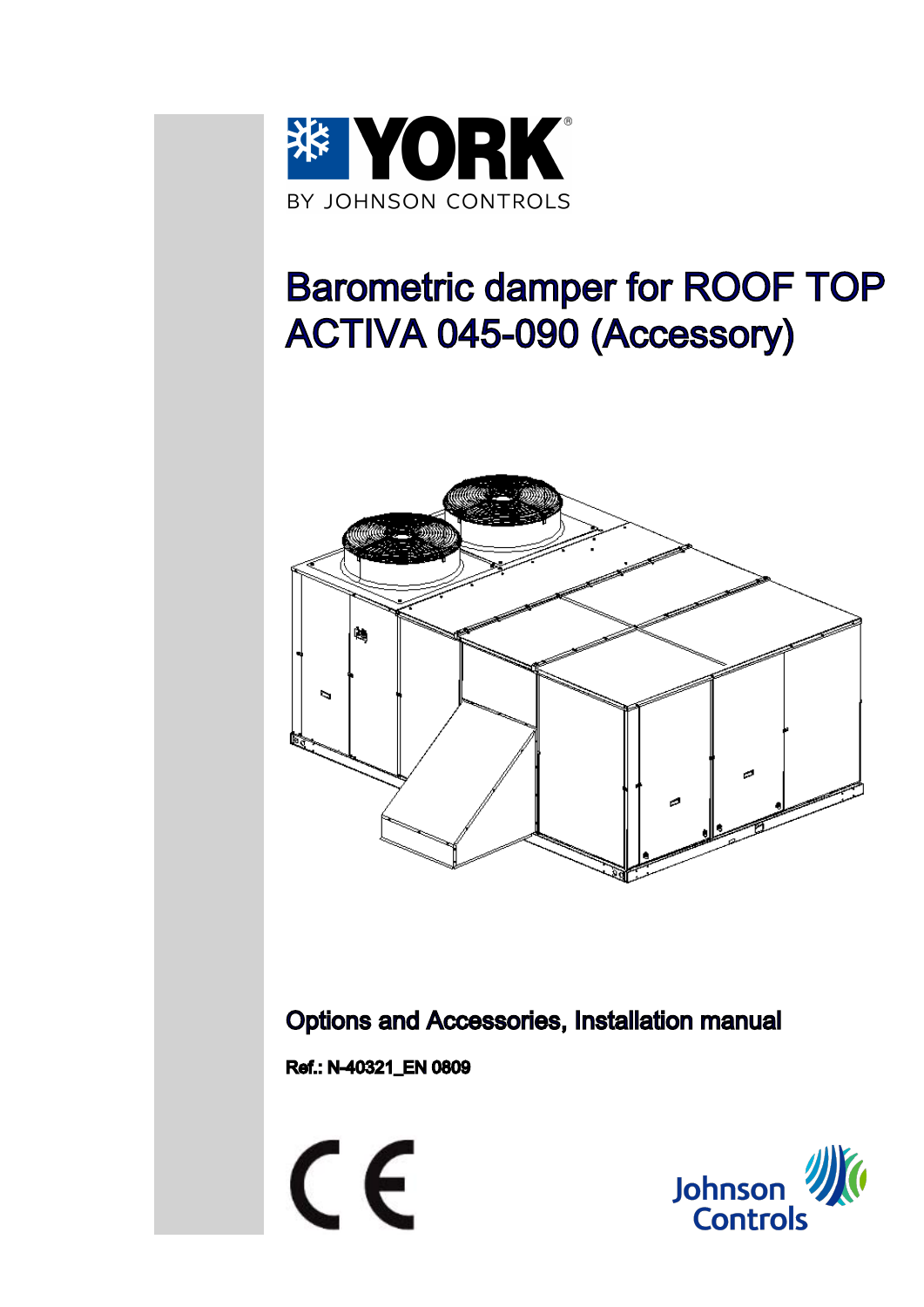### Index

| 1 <sup>1</sup> |  |
|----------------|--|
| 1.1            |  |
| 1.1.1          |  |
| 1.1.2          |  |
| 1.2            |  |
| 1.3            |  |
| 1.4            |  |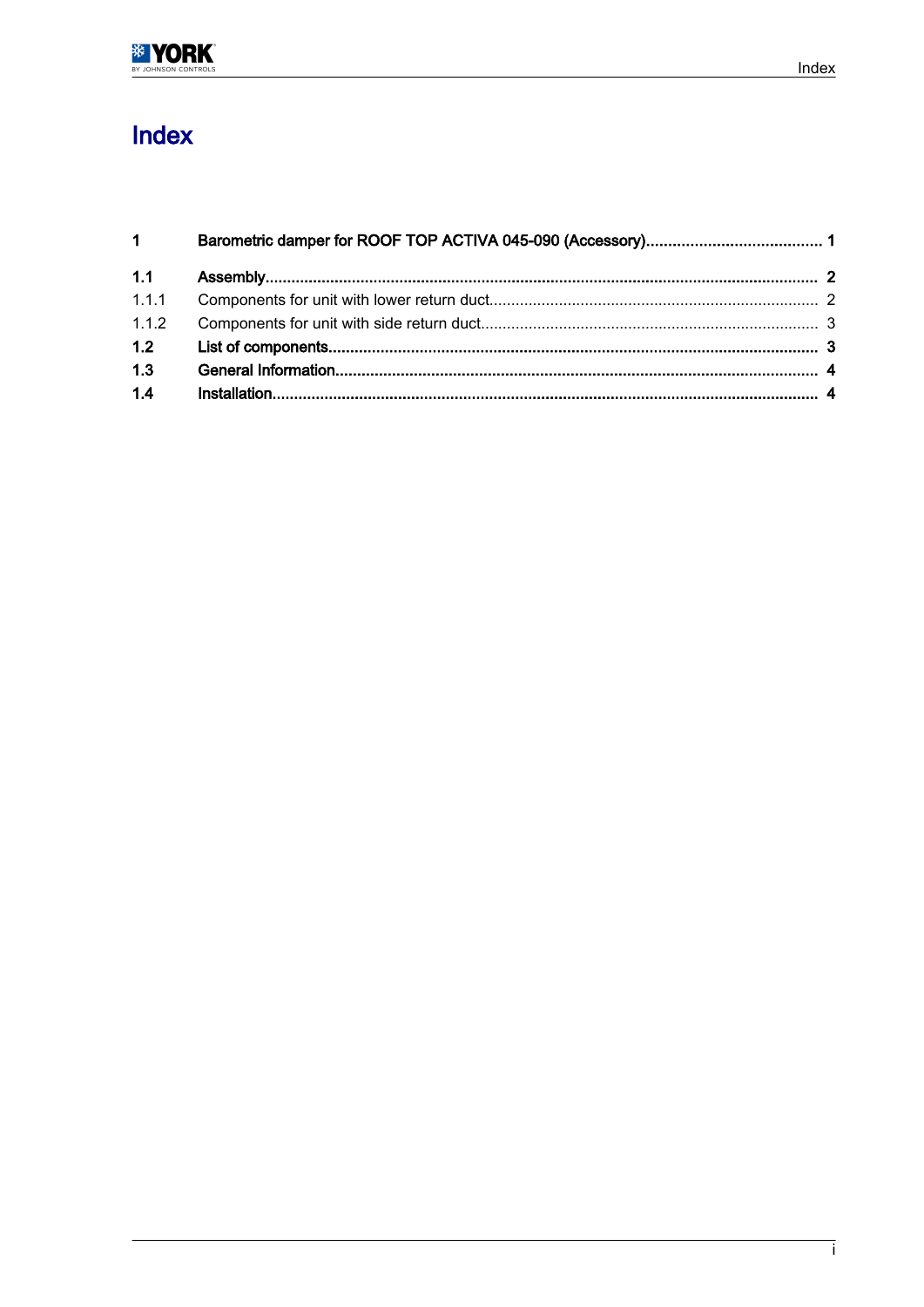## 1

## <span id="page-2-0"></span>**Barometric damper for ROOF TOP ACTI-**VA 045-090 (Accessory)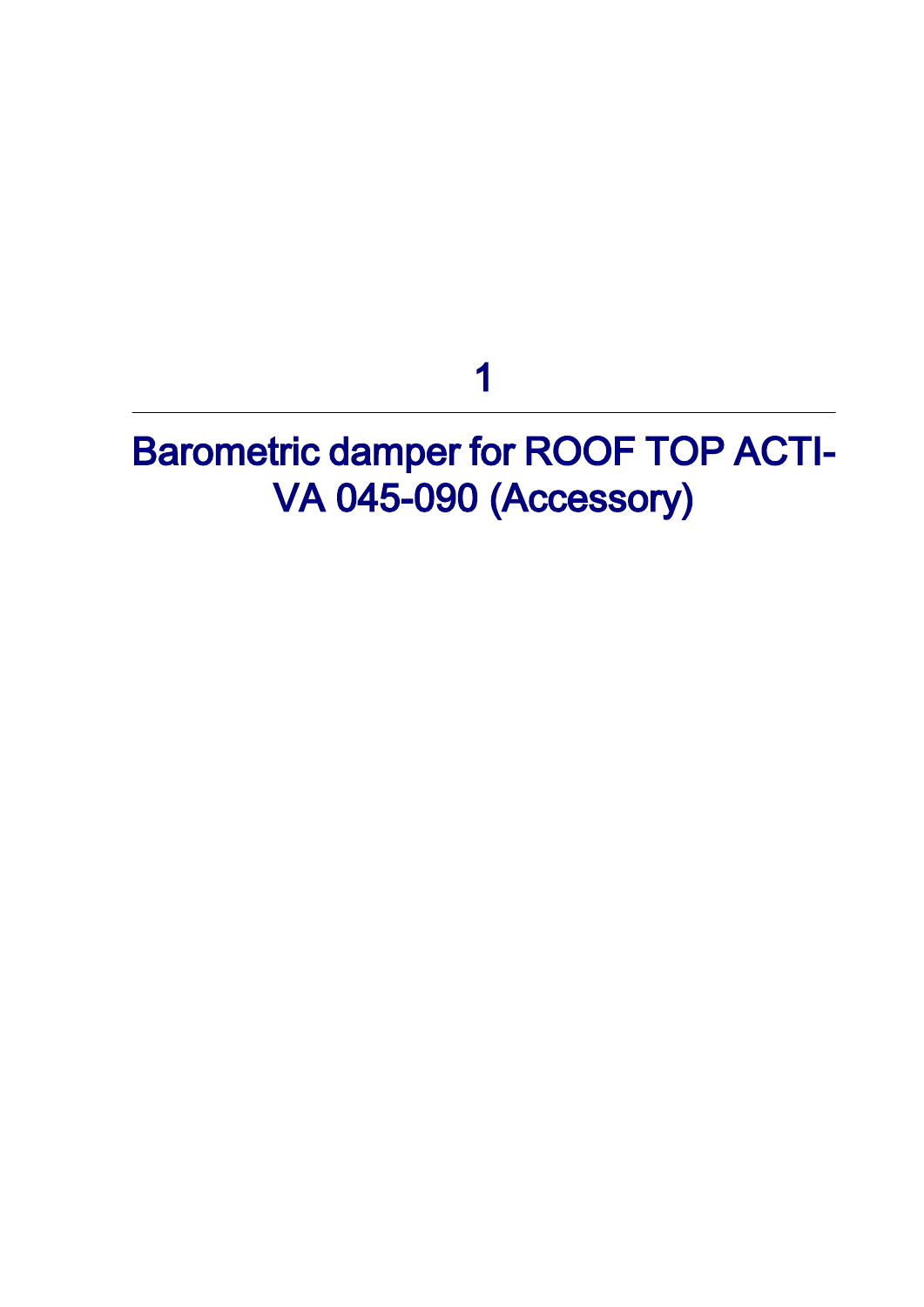

#### <span id="page-3-0"></span>Assembly

### 1.1 Assembly

### 1.1.1 Components for unit with lower return duct



- 1. Accessory side panel 9. Air return
- 3. Overpressure louvre 10. Outdoor air
- 4. Rain protection **11.** Extraction
- 5. Rubber strip **A. Bolts**
- 6. Self-threading screw B. Front closures
- 7. Seal washer
- 
- 
- 
- 
-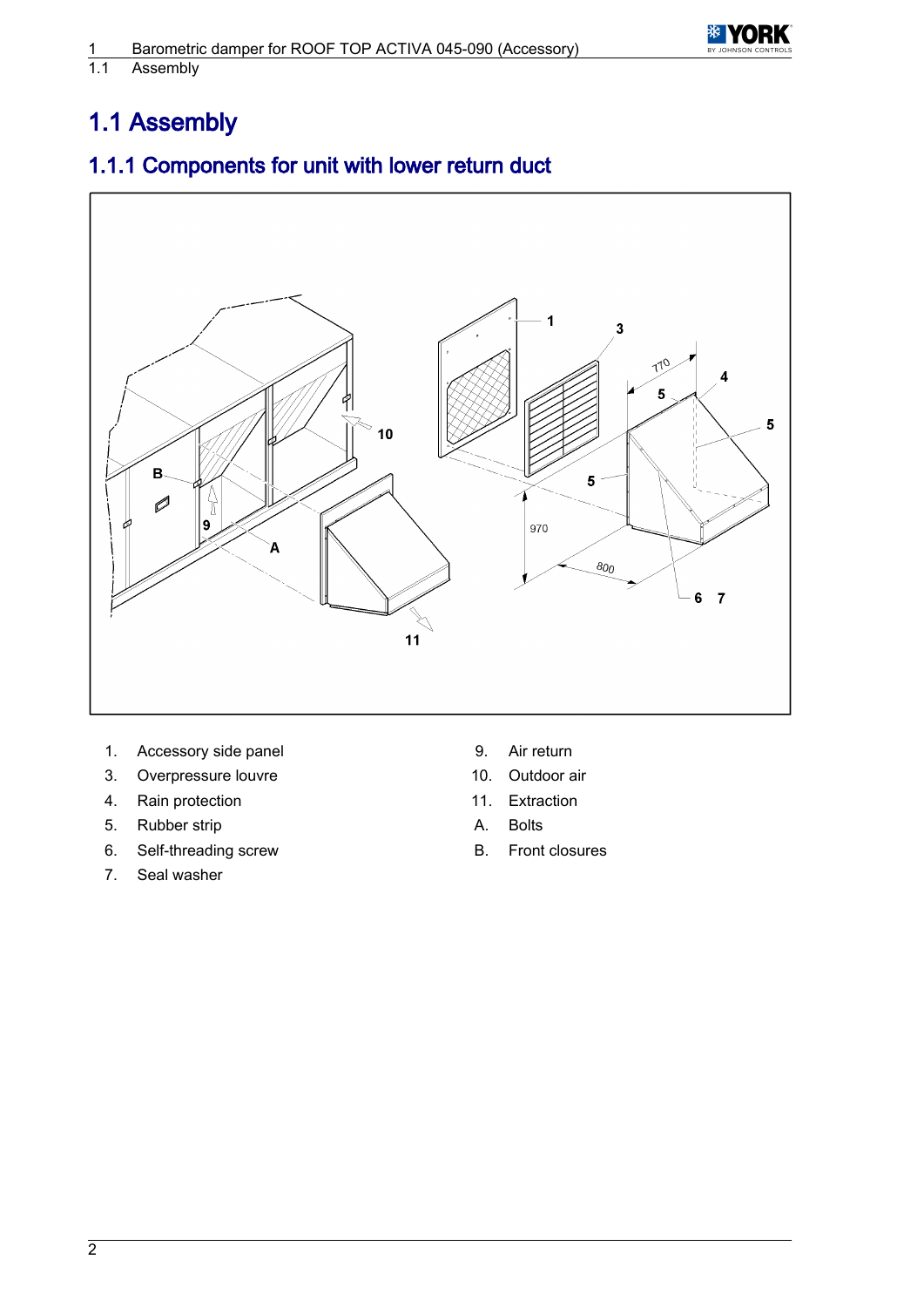<span id="page-4-0"></span>

#### List of components



### 1.1.2 Components for unit with side return duct

- 
- 3. Overpressure louvre **7.** Seal washer
- 
- 5. Rubber strip
- 2. Grille / Support 6. Self-threading screw
	-
- 4. Rain protection **8.** See close-up "X"

### 1.2 List of components

This accessory consists of the components indicated in the table.

| Pos.                       | <b>Description</b>           | Qty.           |  |
|----------------------------|------------------------------|----------------|--|
| 1.                         | Side panel (with insulation) |                |  |
| 2.                         | Grille / Support             |                |  |
| 3.                         | Overpressure louvre          |                |  |
| 4.                         | Rain protection              |                |  |
| 5.                         | Rubber sealing strip         | 7 <sub>m</sub> |  |
| 6.                         | 4.8x16 self-threading screws | 30             |  |
| 7.                         | Seal washers                 | 30             |  |
| Barometric damper ROOF TOP |                              |                |  |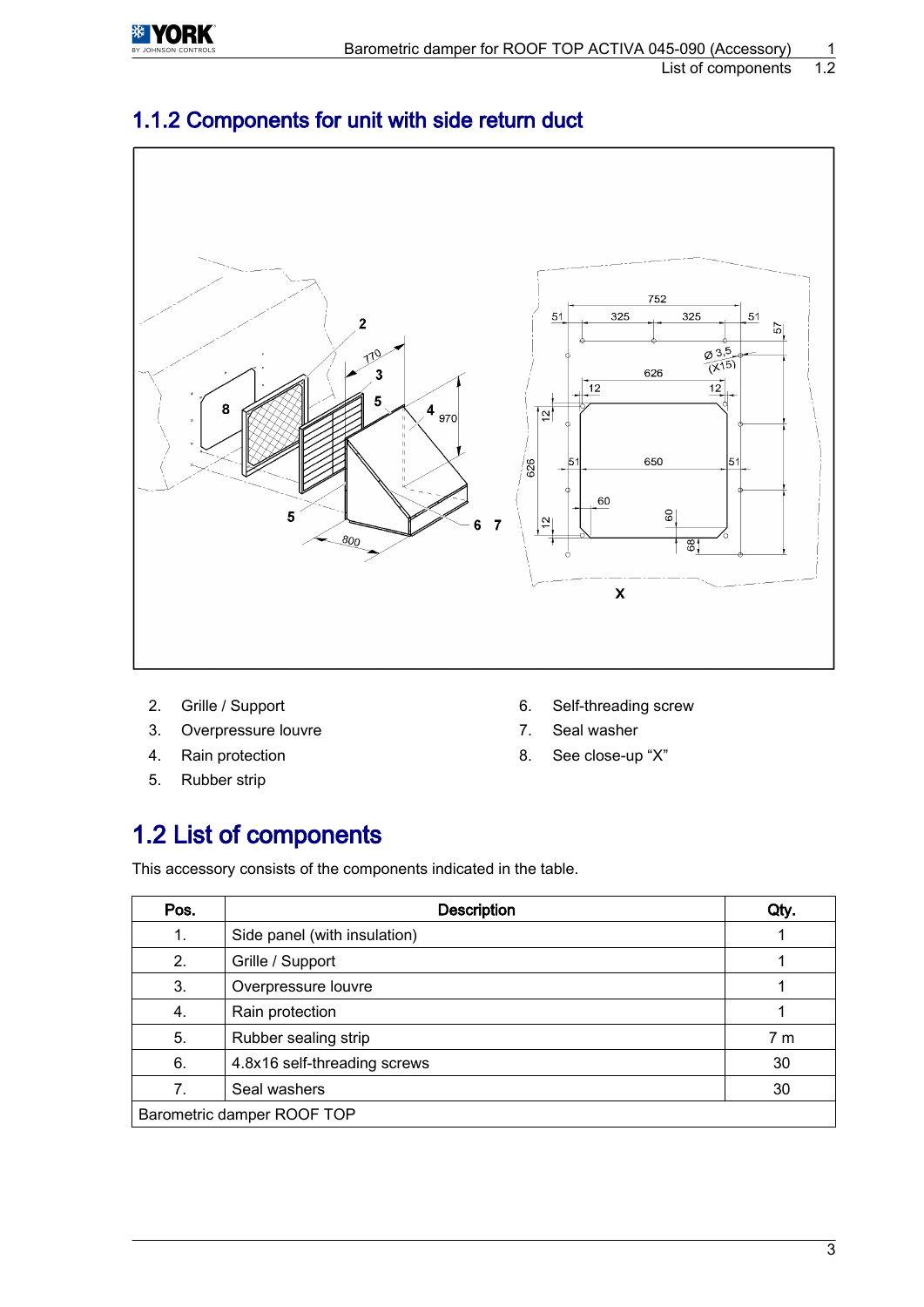

<span id="page-5-0"></span>1.3 General Information

### 1.3 General Information

This accessory can be used to relieve excess air pressure inside the air conditioned room when the ROOF TOP unit is fitted with an economiser or motorised damper and has no mechanical air exhaust.

When air enters the room from outside (because either the economiser or the motorised damper is active, depending on what is fitted in the ROOF TOPunit), the louvres will open and the excess air will be released to the return zone, relieving any excess pressure.

### 1.4 Installation

#### Installation in unit with lower return duct



- •For details on installation, see the figure in Chapter [Components for unit with lower return duct](#page-3-0), see on page 2 .
- •This type of installation does not use the louvre support grille -2-.
- 1 Remove and dispose of the original side panel on the ROOF TOP, loosening the screws -A- and front closures -B-.



#### Do not lose the existing O-rings from the screws -A- (between the inside of the side panel and the tab on the base of the ROOF TOP).

2 Position the side panel -1-. Secure using the screws -A- and front closures -B-.

### **CAUTION**

#### Refit the O-rings on the screws -A- to ensure the panel is sealed.

- 3 Place the overpressure louvre -3- on the side panel and secure with four self-threading screws supplied.
- 4 Prefit the rain protection assembly according to the close-up. Use the self-threading screws supplied and fit the seal washers on all of them. Also fit the rubber sealing strip on the 3 front tabs touching the side panel of the ROOF TOP.



#### The strips must be fitted continuously, with no cuts and covering the screw holes.

5 Place the rain protection assembly on the side panel and secure using the self-threading screws supplied, also fitting the seal washers on each one.

#### Installation in unit with side return duct



- • For details on installation, see the figure in Chapter [Components for unit with lower return duct](#page-3-0) , see on page 2 .
- •This type of installation does not use the side panel -1-.
- 1 Prefit the rain protection assembly as indicated in Point 4 of the previous section (Installation in unit with lower return duct).
- 2 Make the installation holes in the front side of the duct as close as possible to the ROOF TOP, according to close-up -X-.



#### The louvre -3- can be used as a template for the holes, along with the rain protection assembly -4-.

- 3 Place the grille / support -2- and the louvre -3- on the front side of the duct and secure both using the same self-threading screws (four).
- 4 Place the rain protection assembly on the front side of the duct and secure using the self-threading screws supplied, also fitting the seal washers on each one.